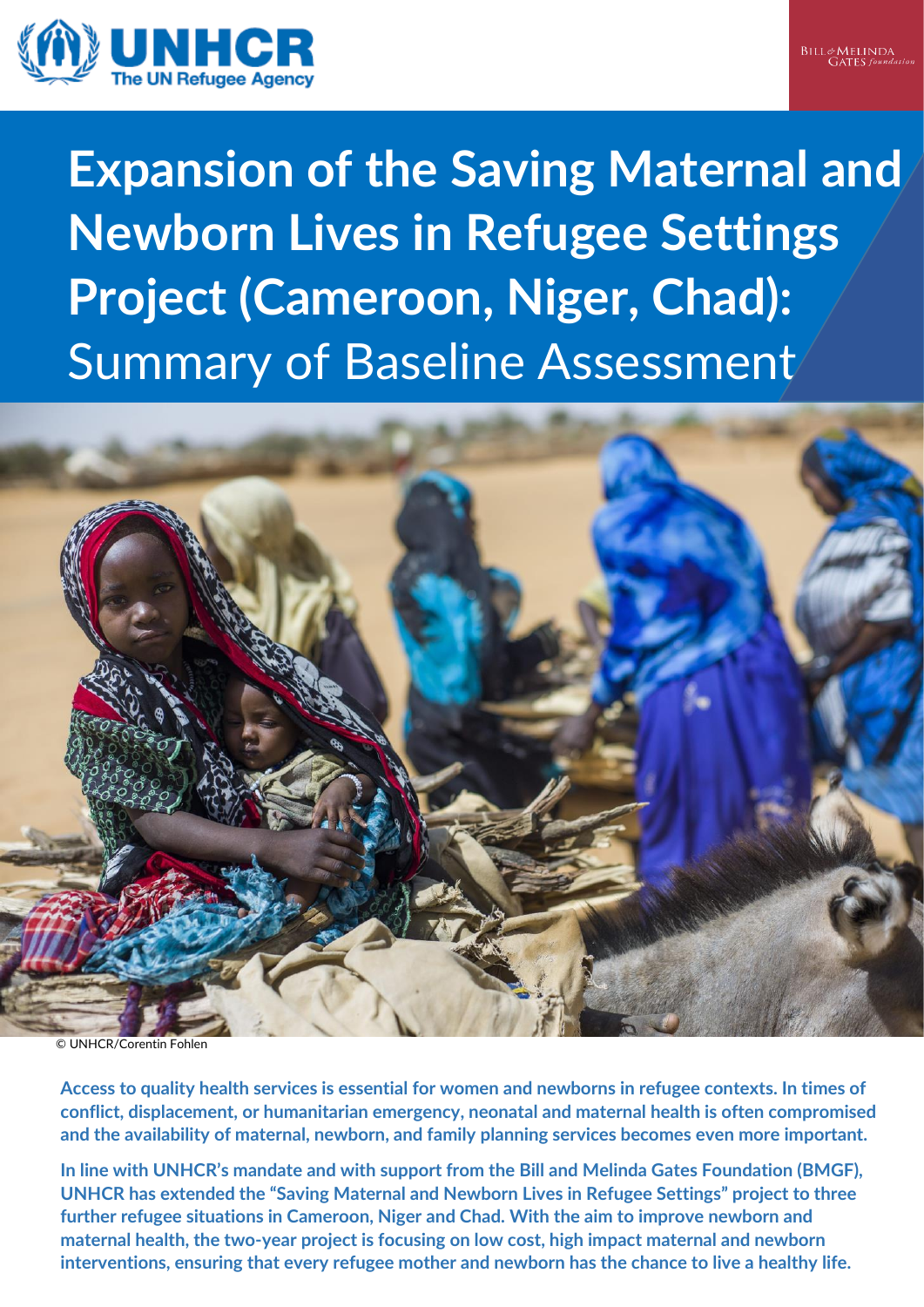## **Context**

Following successful interventions to strengthen maternal and newborn health services in Jordan, South Sudan and Kenya, UNHCR has launched "Expansion of the Saving Maternal and Newborn Lives in Refugee Contexts" in selected refugee operations in Niger, Cameroon and Chad. The project aims to scale up and to consolidate lifesaving newborn, maternal, and family planning interventions. This also includes quality family planning services, recognizing the important role of family planning in reducing maternal and neonatal morbidity and mortality, preventing unwanted pregnancies, reducing rates of abortion (including unsafe abortion), and reducing the risks of adolescent pregnancy.

A baseline assessment was conducted in the targeted refugee sites, including health facility assessments; interviews of program managers and front-line health providers to gather in-depth information about their practices, needs, and perceived gaps in care; and focus group discussions with community members which provided valuable insight into community perceptions of health services as well as traditional beliefs and practices.

Chad, Cameroon and Niger were chosen for this project due to their poor reproductive health indicators as well as high burden of refugee populations in the countries. Each of the three countries are facing similar challenges, including poorly funded health systems and under resourced and under staffed health facilities, particularly at the district hospital level. Remote locations, poor roads, and regular influxes of new refugees further complicate operations. Insecurity and violent attacks limit access and care provision, particularly in the Malian camps of Niger and Sudanese camps of Eastern Chad, some of which are only accessible with a military escort.

### **Key Findings**

# **Routine Childbirth and Emergency Obstetric and Neonatal Care**

Skilled birth attendance rates vary widely from site to site, with an average of 94% of births in Cameroon sites attended by skilled personnel; 62% in Niger; and 90% in Chad.

facilities must be prepared to provide basic It is estimated that between 5-15% of all childbirths face complications, therefore camp primary health emergency obstetric and neonatal care (BEmONC)

for every birth. The main barriers to providing all seven BEmONC signal functions included lack of newborn resuscitation equipment; lack of knowledge in newborn resuscitation; and lack of assisted delivery with vacuum due to lack of equipment, lack of knowledge, or both. In other cases, lack of indication (i.e. no presenting patient) meant the service was not provided. The baseline assessment found that the majority of childbirth providers have not had recent training in routine or emergency obstetric and neonatal care, and gaps in skills and knowledge were numerous.

#### Plans

Recognizing the numerous training needs of front-line health providers, as well as the reality of care provision in remote areas, such as lack of funds for off-site training courses, high turn-over of staff, and the need to involve all health workers who provide delivery care, UNHCR has designed a facility-based, low-dose highfrequency (LDHF) training package and has trained "Master Trainers" in each health facility to train their peers. This innovative training approach has been chosen due to its proven efficacy in similar settings and its practical, hands-on approach.



**Care for the Sick or Small Newborn**

Care for the sick or small newborn is challenging in many low resource settings, including refugee situations. Challenges include lack of equipment, electricity, and trained staff. Key advanced services for the sick or preterm newborn may include kangaroo mother care, parenteral antibiotics, oxygen therapy, intubation, continuous positive pressure ventilation (CPAP), and phototherapy. The baseline assessment found that on average, district hospitals (the main point of reference) in Cameroon offered 36% of these services, Niger regional maternal/newborn hospitals offered 64%, and district hospitals in Chad only 14%. Oxygen was available the day of assessment in only 25% of hospitals in Cameroon, 50% in Niger, 0% in Chad.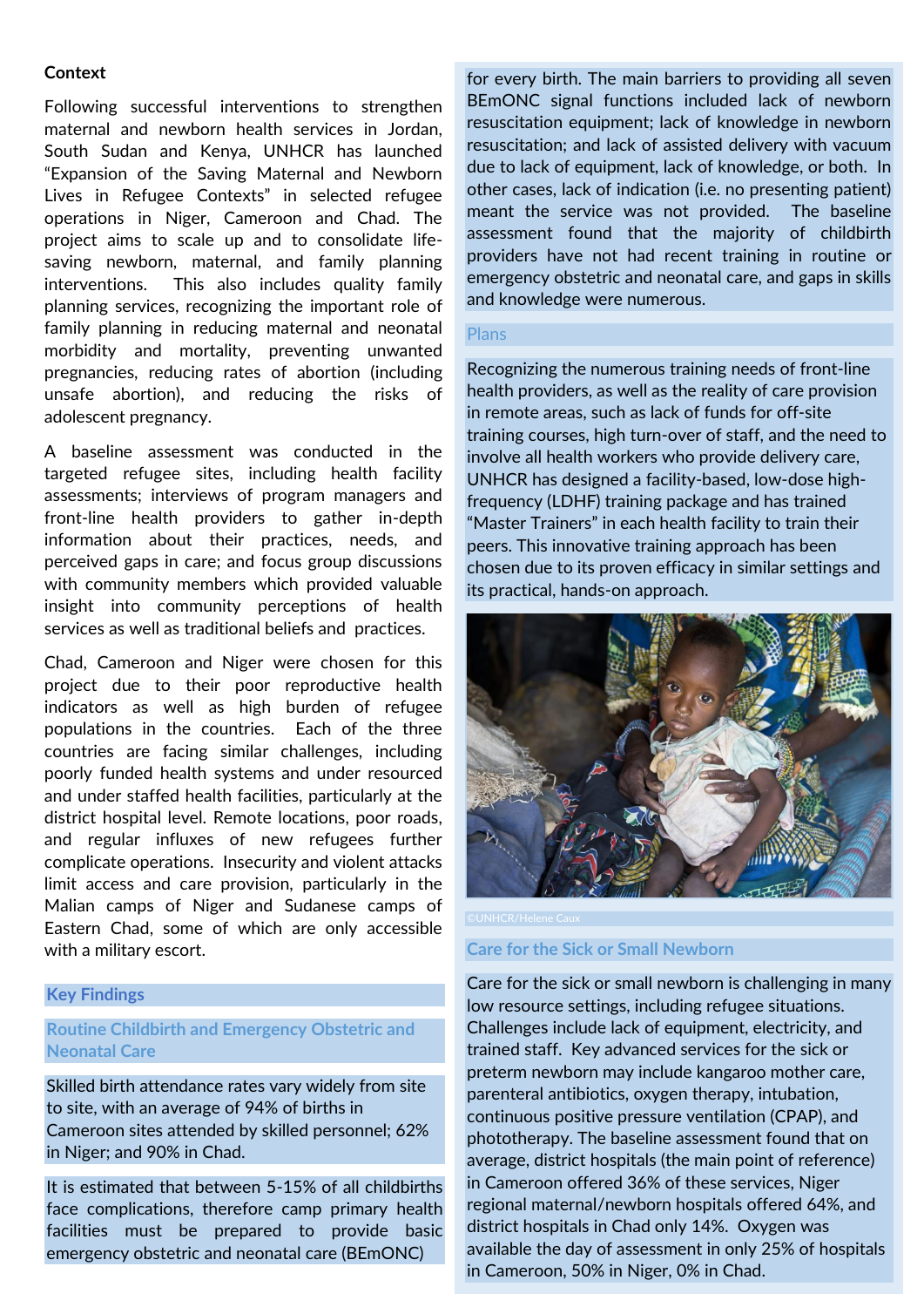The ability to resuscitate a newborn who does not breathe at birth is an important component of emergency obstetric and newborn care and must be available at every birth. Only 50% of facilities in Cameroon and 35% in Chad had a functioning bag and mask for newborn resuscitation. However, in Niger, 100% of facilities had these components. In addition, only around half of health workers could demonstrate the basic steps newborn resuscitation, indicating a great need for further training.

Despite its benefits and suitability to a low-resource setting, the baseline assessment found kangaroo mother care (KMC) (continuous skin-to-skin care for low birth weight babies) was under-used in all three countries. Although many health workers have heard of KMC, it is not a routine practice. In Cameroon, 60% of health facilities stated that they used this method, 43% in Niger, and 41% in Chad. At the reference hospital level, where the majority of care for premature newborns takes place, 25% of hospitals in Cameroon, 100% in Niger, and 20% in Chad stated that they use kangaroo method. However, 0% had kangaroo fabric wraps and none had protocols, structured programs or designated beds, suggesting that in practice its use is even more limited. Barriers to use of KMC include lack of training, lack of related guidelines or policies, lack of familiarity with the method, and lack of fabric wraps. Health facilities instead used alternatives, including hot water bottles (Cameroon) or emergency foil blankets (Chad) due to lack of electricity for other methods.

#### Plans

In order to address the identified gaps, the project will ensure that every health facility is complete with functioning neonatal resuscitation equipment and will ensure that all staff are trained in neonatal resuscitation. To support health facilities to implement KMC method, UNHCR will ensure all health workers are receive training in care of low birth weight newborns, manufacture kangaroo wraps locally to ensure availability in all facilities, and will endeavour to link national experts with local hospitals to strengthen their care protocols.

#### **Community Matters**

Focus group discussions and results from nutritional surveys highlighted that early and exclusive breastfeeding needs further promotion, with many mothers giving water, sugar water or animal milk to the newborn in addition to breastmilk. Some mothers continue to practice the tradition of discarding the colostrum during the first three days. Care for the newborn's umbilicus at home, a potential site of serious infection, revealed the routine use of many potentially

harmful foreign substances (carbon, match ends, toothpaste, hot sand), with little health advice given on this subject.

Women in many locations described the difficulty they faced in reaching the health facility when in labour. Most camps assessed either do not provide transportation service during labour; it is not available at night; or the transport options are insufficient or not well organized, creating barriers for women. Women also described lack of available midwives; poor past experiences of health facility care; and certain cultural barriers, such as modesty (particularly among the Peulh groups); fear of male staff; and preferences for certain skills and practices of the traditional birth attendant as reasons why they may choose to deliver at home.

### **Plans**

Building on previous learnings and successes, we plan to improve community-level services, including training lay community workers ('relais communautaires' and matrons) to conduct home visits during pregnancy and in the postnatal period, to identify danger signs and promote healthy behaviours.

In response to women's concerns about reaching health facilities, we plan to improve transport options between home and health facilities for women in labour through the provision of moto-tricycle ambulances or horse/donkey chariot ambulances in desert areas. To ensure health services are culturally acceptable, UNHCR will include a 'respectful care' component in health worker training modules to set the standard for women-centred, respectful maternity services.

### **Neonatal Mortality and Stillbirth Rates**

Documenting the occurrence of stillbirths and newborn deaths is a first step to understand and address the direct and indirect causes. Review of UNHCR's health information system's (HIS) for 2017 found neonatal mortality rates to be low in almost all project locations. These rates are unlikely to be accurate reflections of the state of neonatal health but rather of incomplete data collection as a result of issues with data collection; fear to report deaths due to professional repercussions; and fear of reporting deaths due to concerns that the family will lose the additional food ration. There is a need to implement neonatal death audits adopting an open and nonpunitive approach to encourage reporting, as well as to actively search for deaths occurring in the community to better address underlying contributors.